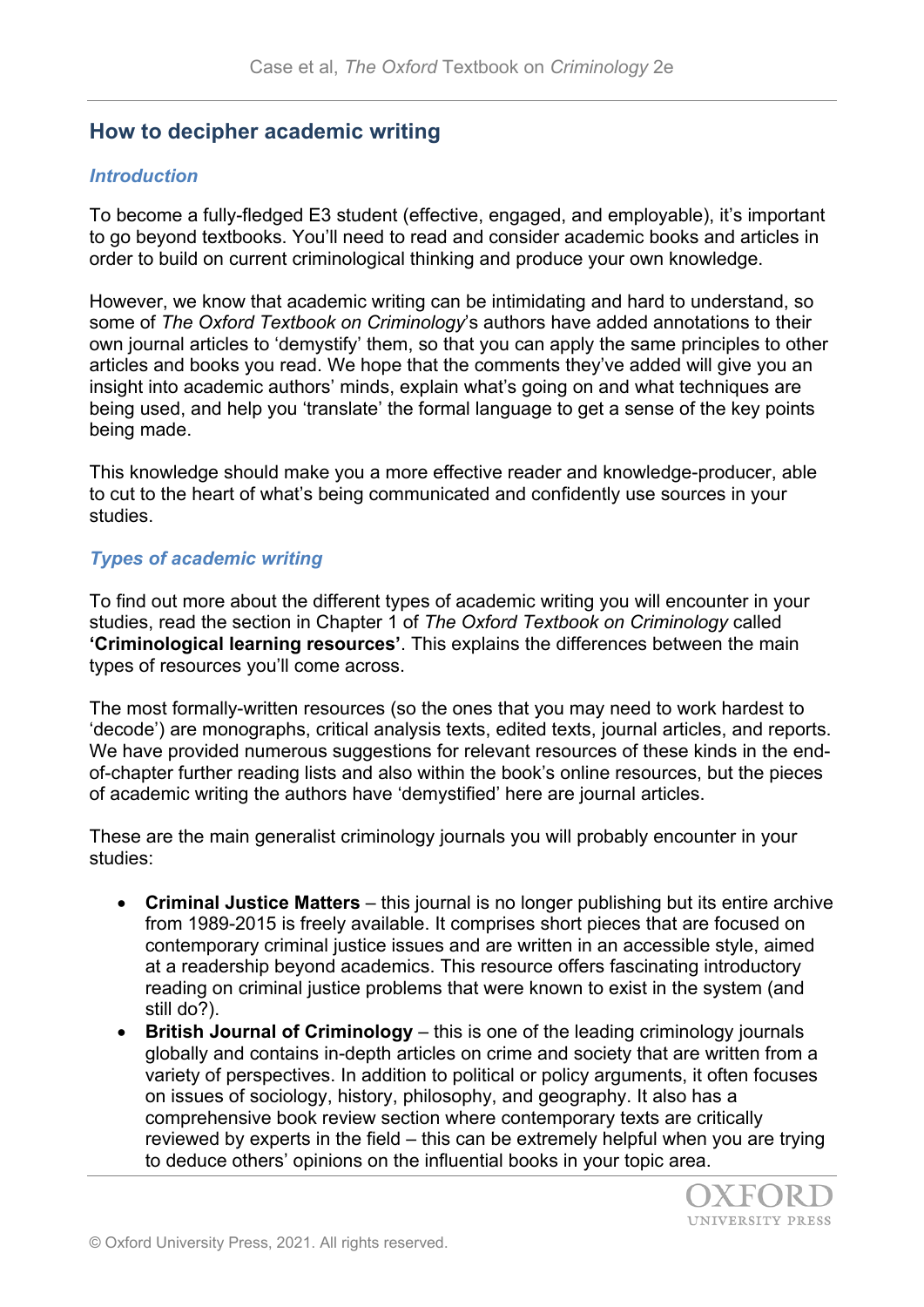• **Prison Service Journal** – this is published by HM Prison Service and contains medium-length articles which are between the size of those in the above two journals. Its prime focus is the work of the Prison Service but this can expand into the wider Criminal Justice System and its associated fields. Again, use of its archive will be highly beneficial, particularly when a special edition is published – see, for example, the restorative justice edition published in 2016.

One point that it's important to remember in relation to all types of academic writing for publication is that, unlike your coursework essays, these pieces are not obliged to present alternative arguments: authors can freely put forward a specific viewpoint without acknowledging other positions.

## *Key principles*

These are the key principles we recommend you keep in mind when trying to digest a piece of academic writing:

- **Know how the type of work tends to be structured and use this knowledge to help you read.** For articles in particular, knowing how to navigate through the discussion can help you identify the central thread or argument, and to easily navigate and find the information you want. As you can see from the authors' annotations, many articles follow the following pattern (which is not dissimilar from many of the essays you'll have written at school):
	- 1. Begin with an abstract
	- 2. Move on to introductory paragraphs that set the scene and look at the background, often giving an overview of what will be covered and what direction the article will take
	- 3. Outline the method and explain how the author has gone about exploring the subject in question
	- 4. Set out the issue(s) and draw on the previous work of a number of academic commentators
	- 5. Start to draw out the author's own perspective on things
	- 6. Home in on the author's recommendations
	- 7. Finish with a conclusion

So if you want to see a summary of what the author aims to do in the article, zone in on the introductory section, and if you want to get a quick sense of the argument the author is putting forward – their position on the area discussed – you should go straight to the conclusion. It's also a good idea to pay attention to the headings – as shown in Roger's article, these often indicate the direction of the piece and where the author is steering the discussion next.

 **Break academic writing down into manageable sections.** This principle applies both on a whole-piece level (books, chapters, articles) but also on a more granular level (paragraphs, sentences, phrases). Academic pieces can feel very dense compared to content you've encountered before, particularly since (as Steve notes in his comments) academics often try to say a lot very quickly: they're passionate about